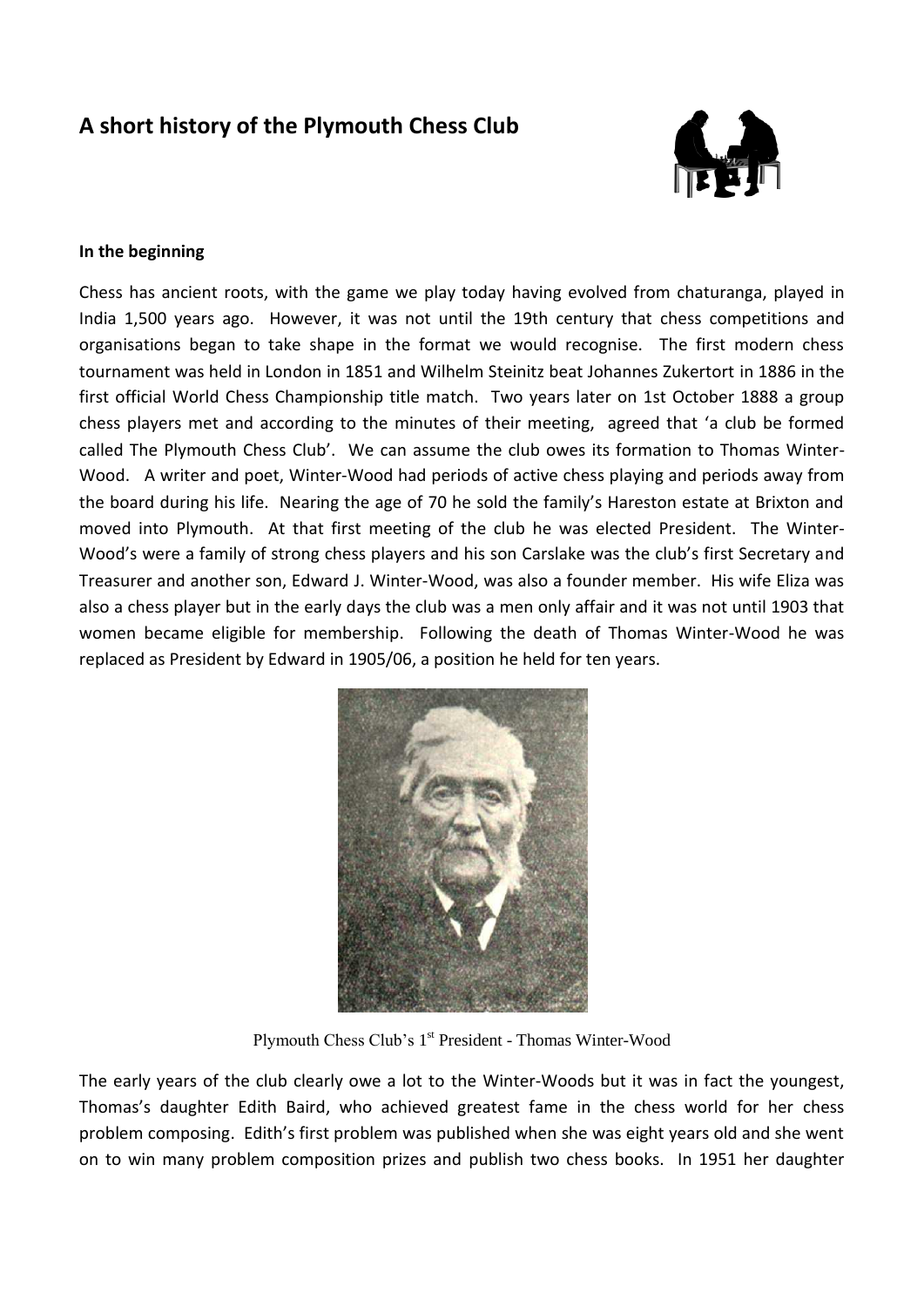Lilian Strong presented Plymouth Chess Club with a chess set of silver pieces inherited from her grandfather which the club had made into a new shield, called the Strong Trophy, which is still competed for in the annual club knock-out competition. So the club's founding family still play a part in the life of the club.

The Winter-Woods contribution to chess was Devon wide with Edward being elected in 1907 to the position of DCCA President, a post he held until his death in 1920. Upon taking office he donated a 5 guinea silver cup, given for the individual championship of Devon. In 1994 that 5 guinea cup was valued at £650 and the Winter-Wood Cup continues to be awarded each year to the Devon individual champion.

So thanks to the efforts of the Winter-Woods a chess club was established in Plymouth, but it wasn't just a family affair, there were 48 members in the club's first year – clearly there was plenty of demand for the Chess Club in Plymouth.

# **Great Club champions**

From the outset the club developed a healthy programme of internal competitions, indeed over the years there have been too many to mention but it is the title of club champion that members covet. To become champion it is of course necessary to be a strong player and those who have done so on more than one occasion are the crème de la crème of the club's chess players. However only two have got into double figures of club championships and they both must feature highly in the club's 'Hall of Fame'. The early years of the Club Championship were dominated by Thomas Taylor who won the title eighteen times between 1893 and 1926. Taylor was born in 1860 at St. Cleer near Liskeard but by 1888 he lived in Plymouth and was one of the founding members of the club.

Taylor was not only Plymouth's leading chess player but he was also amongst Devon's best for many years and was Devon individual champion six times between 1910 and 1921. In addition to his contribution as a player he was match captain for the club for 38 years and for the county for over 30 years. Like many significant figures in the club's history, a trophy was named after him and the Taylor Trophy was awarded to the winner of one of the clubs lower divisions from 1947/48 to 2010/11. Taylor lived in Connaught Avenue, just a few minutes' walk away from the club's current home off Mutley Plain.

The season before Thomas Taylor won his last club championship the title was won by a 21 year old Plymouthian Ron Bruce who had won the Devon Individual Championship a year earlier. This was the first of no fewer than thirty seven wins in the club championship, with the last one in the 1985. I think we can assume his record number of club championships is extremely unlikely to be ever broken. Like Taylor, Ron Bruce was also a major figure in Devon Chess, winning the County individual championship seven times and captaining the county team for 40 years. As we will see further examples of below, Ron was a central figure in the club for over 60 years and it is only fitting that since the 1991/92 season, the Club Championship has been named the Ron Bruce Cup.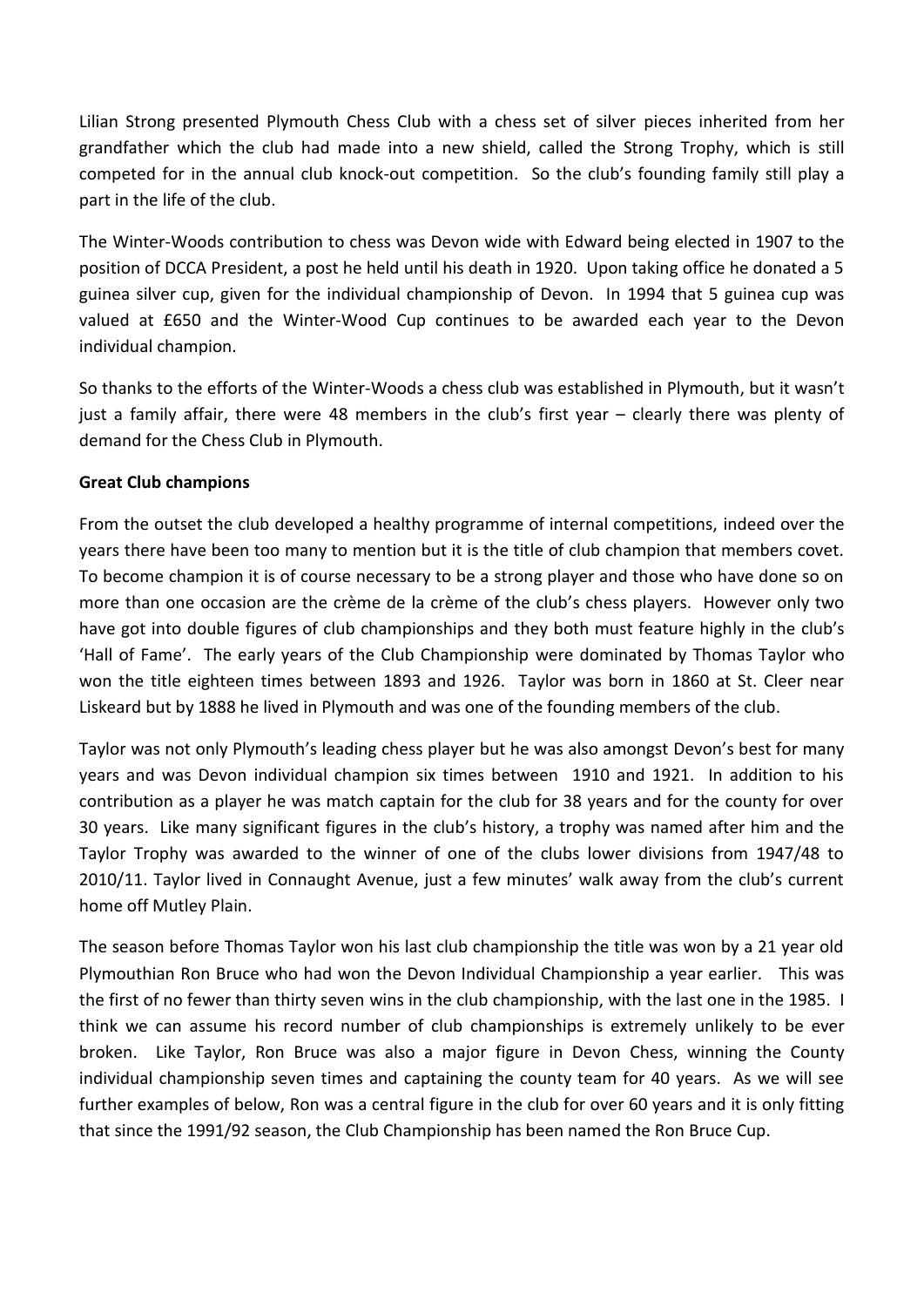### **Our World Champion and British Champions**

Although this short history is the story of a local chess club, one club member has played a major part in the history of British Chess. Rowena Dew was born in Plymouth, the youngest child of Harvey and Mary Dew, who lived at Cheltenham Place, also just a few minutes' walk from the Club's current home. Mary was a member of Plymouth Chess Club and seeing the potential in 10 year old Rowena, in 1925 she arranged for Ron Bruce, then 22, to give Rowena two lessons a week. She progressed quickly to become the World Girls' Champion in 1935 and the British Women's Champion for the first time two years later. Ron and Rowena married in 1940 and she went on to win the British title under her married name a further ten times (sometimes shared) between 1950 and 1969. Her eleven British titles is a record that stands to this day. She represented Great Britain on a number of occasions and progressed as far as the Women's World Championship Candidates' Tournament in 1952 in Moscow, where she came 12th out of 16.



Rowena Bruce at the Women's Candidates - Moscow 1952

Due to Ron's dominance in the Club Championship, despite her many British titles she only won the championship once, in 1956/57 when she shared the title with her husband. However, in the early 1960s the BBC broadcast a series of radio programmes on chess which included well known players talking through their favourite game. Rowena's choice was a Plymouth Club Championship game which she won with a spectacular mating combination – her opponent – none other than Ron! It had been a very open game during which Ron had the better of the play and he had actually missed the opportunity to win a piece the previous move, Rowena playing white has just taken a rook on e8.

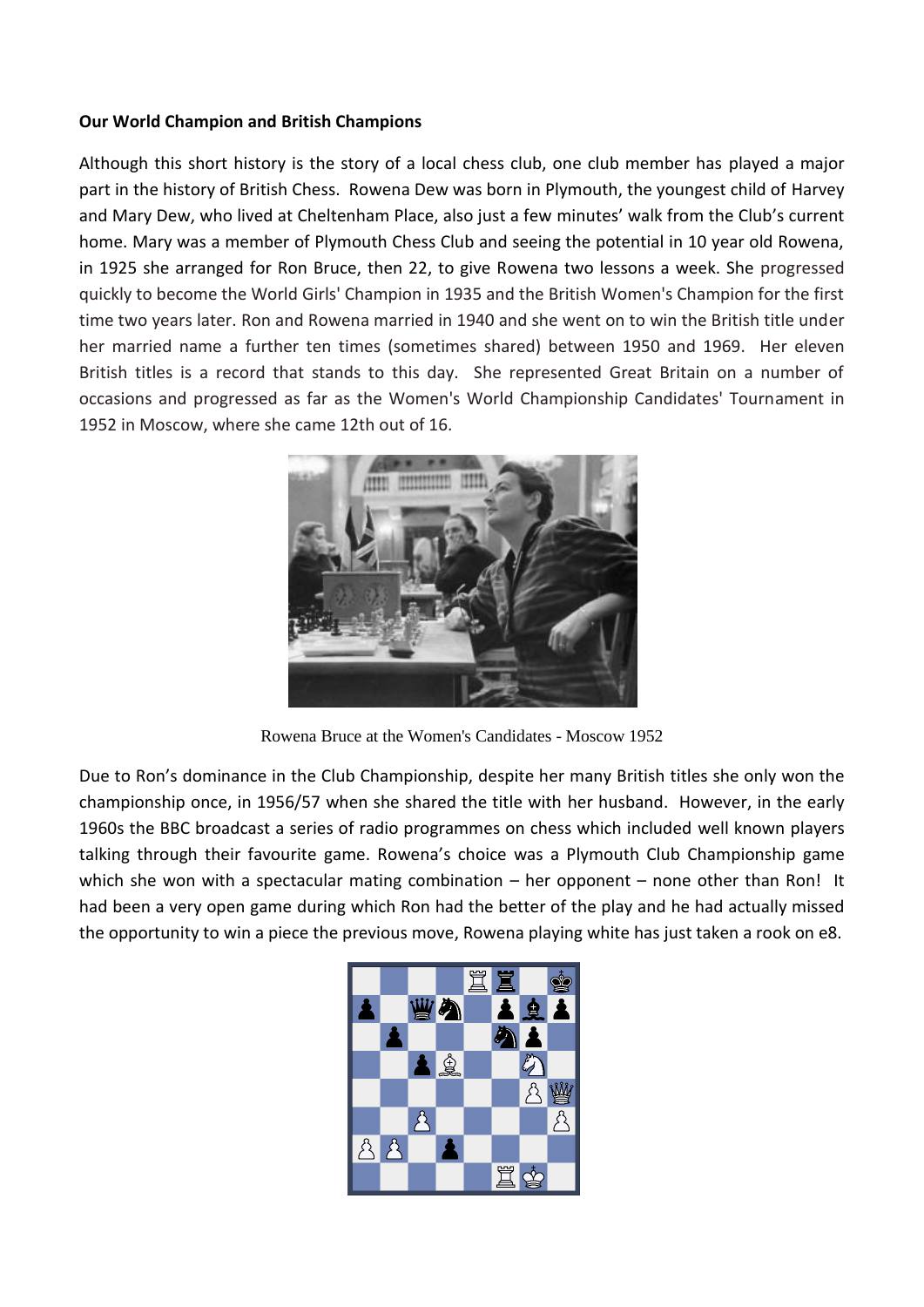Best play would have been 21. ..... d1Q 22. Rxf8+ nxf8 23. Rxd1 nxd5 24 Rd5 with an almost level game. Instead Ron played the move most club players would probably play in this position without too much thought 21.......Rxe8?? and the game concluded: 22.Qxh7+!! Nxh7 23.Nxf7+ Kg8 24.Ne5+ Kh8 25.Nxg6#. It does seem a little harsh to say on national radio that a victory over your spouse is your favourite game but then, who wouldn't want to talk about such a combination!

Together with Ron, Rowena was very active in chess organisation and they were jointly honoured with a British Chess Federation President's award for services to chess in 1984.

The Club's two other British Champions were at junior level. In 1974 at Clacton, Plymouth schoolgirl Jane Anson won the Girls under 18 British title. Jane went on to go into the first intake of women to Trinity Hall, Cambridge to read Maths where she was also the first female member of the university chess team, winning a Chess Blue (1979). In 1986/87 she won the Club Championship, only the second woman to do so and the first to win it outright. Jane was a great ambassador for her club and county, having captained a Devon girls team to win the counties championship and captained the British Faber Cup team. In the 1988/89 season a presentation was made to Jane shortly before she moved to the USA with her American husband.

Ten years after Jane's British title, in the 1984 Championships at Brighton Neil Crickmore was the joint winner of the under 18 title (shared with Neil McDonald, now GM). In the previous season Neil had become the club's youngest ever Champion at the age of 17. More recently he has played limited over the board chess but when he has played his defeated opponents have included International Masters and he remains Plymouth's strongest chess player.

# **Simultaneous exhibitions**

A unique feature of the Club's history has been its ability to attract the very best players in Britain and the world to Plymouth to give simultaneous exhibitions.

Bob Jones' Devon Pioneers biography of Thomas Winter-Wood relates:

*The Winter-Woods, father and son, were keen to give the new club a high profile and invited a number of big names down to give simultaneous displays. Blackburne came down that very autumn (1888) and gave one of his popular blindfold simultaneous displays. In 1891 the Rev. George McDonnell took on 37 opponents, and Blackburne returned, taking on eight opponents blindfold one evening and 23 simultaneously the next. McDonnell returned in 1895. He described the illustrious visitors thus "Blackburne, quiet, gentle and thoroughly good-natured. McDonnell, ever gay and humorous. Bird, as naturally he should be, ever 'chirpy'."* 

Reading the above descriptions, it is amusing that JH Blackburne should have acquired the epithet 'the Black Death'.

Those who gave simultaneous exhibitions included World Champion Emanuel Lasker in 1898, former World Champions Max Euwe (1948) and Vasily Smyslov (1963) and World Champion to be, Boris Spassky (1966).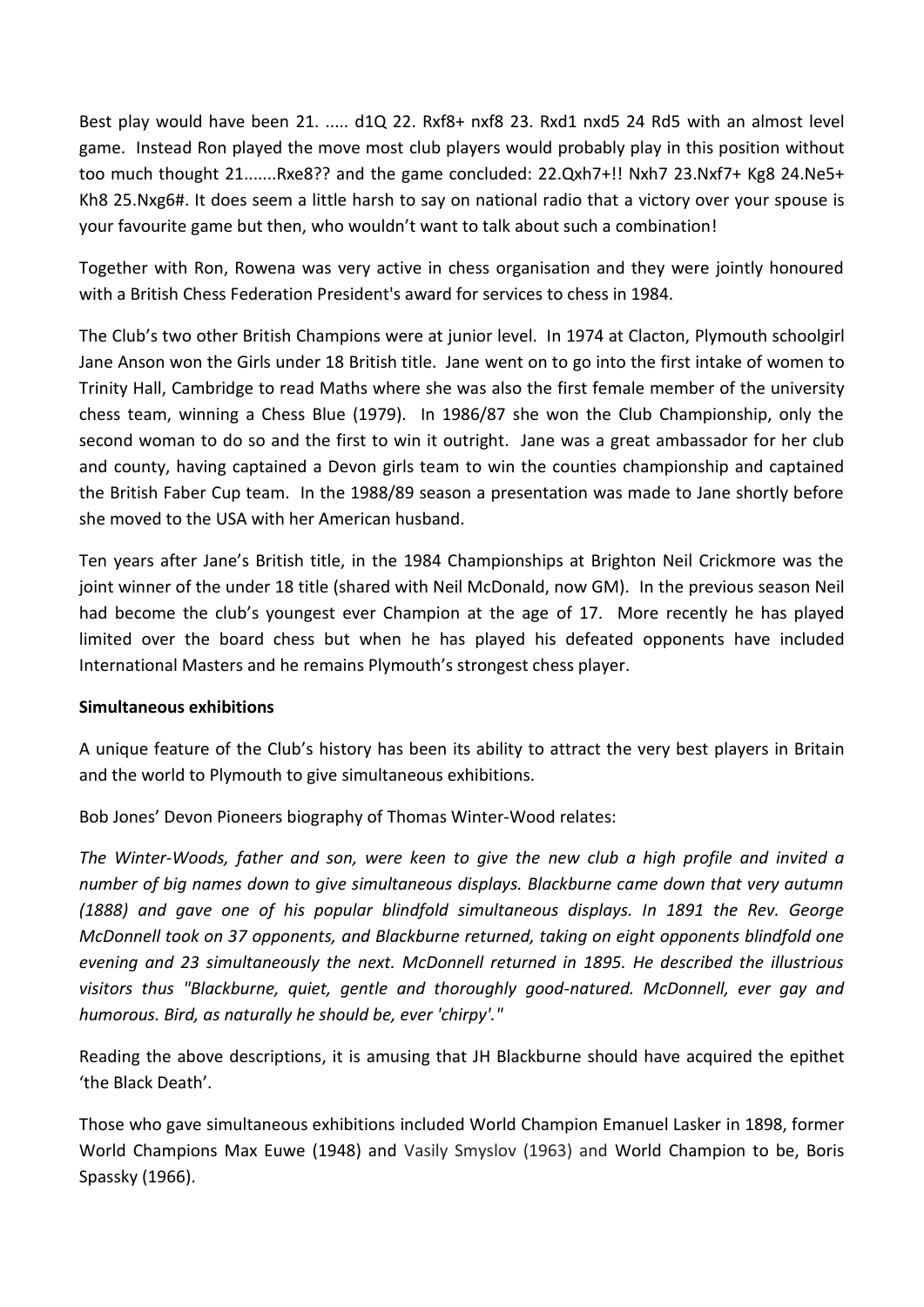

Boris Spassky at Plymouth Chess Club in 1966 with the Lord Mayor of Plymouth, Alderman Pascho and Club President, Rowena Bruce

Added to this were many of the biggest names in British chess in the  $20<sup>th</sup>$  century including Mir Sultan Khan (1932), Sir George Thomas (1935) and Harry Golombek (1951). It is a huge tribute to the club's committee members who will have organised these visits that so many of the very greatest names in chess history have come to Plymouth to display their skills.

# **Great events**

Even more ambitious than the hosting of simultaneous exhibitions, for the Club's Jubilees in 1938 and 1948 the club organised Congresses which included players of local, national and world wide fame. The 1938 event in particular was outstanding in that the top group included both reigning World Champions, Alexander Alekhine and Vera Menchik. This section was completed by Sir George Thomas, Dr. List, Stuart Milner-Barry and George Wheatcroft, while Devon was represented by Harold Mallison of Exeter and Ron Bruce.



World Chess Champion Dr Alekhine and Mrs Alekhine meet Plymouth's Lord Mayor.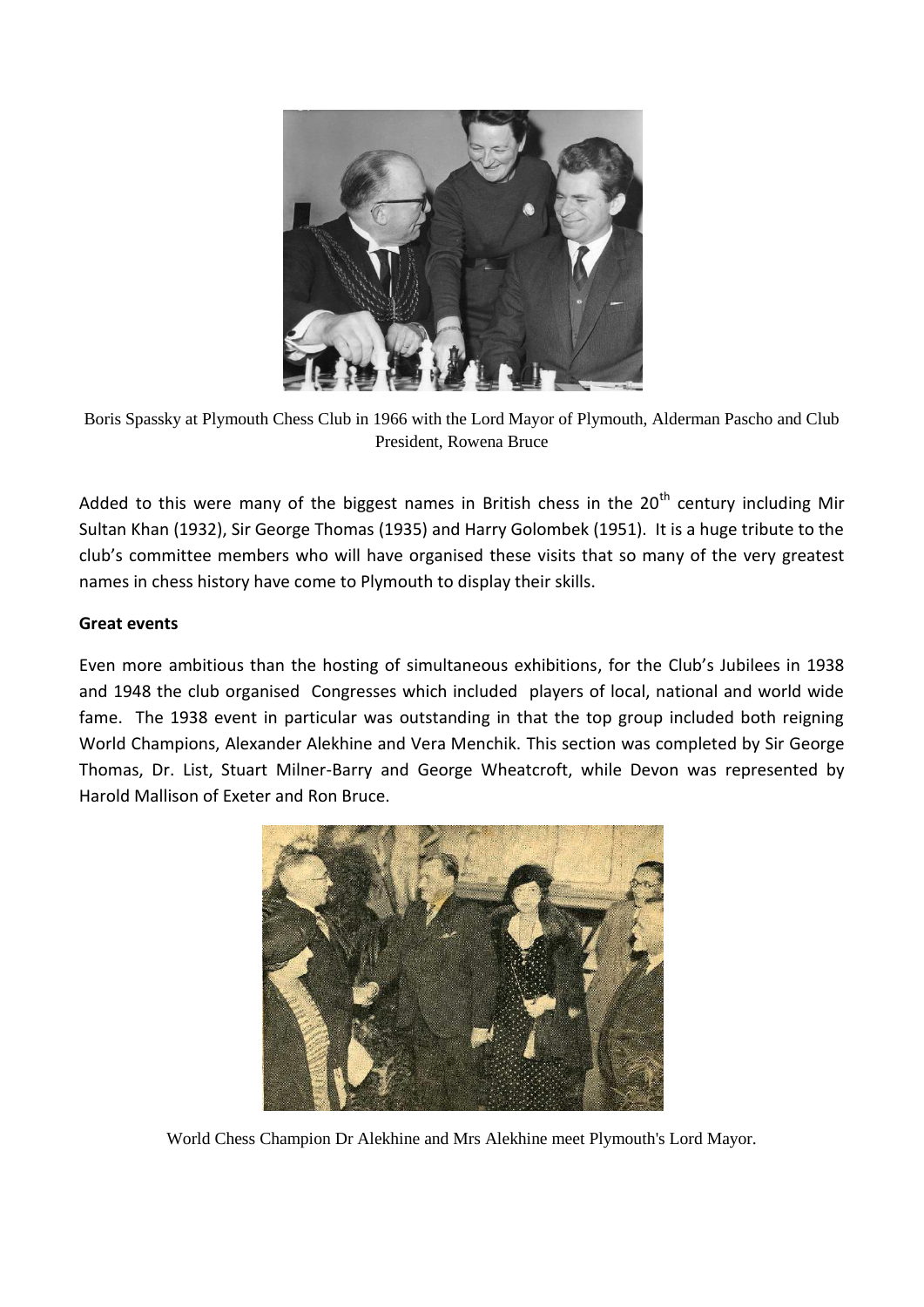Alekhine did not have things all his own way and in the end tied for  $1<sup>st</sup>$  place with Sir George Thomas. Ron only scored two draws but that was no disgrace in such exalted company. The following extract from Bob Jones' Devon Pioneers biography of Ron Bruce is entertaining:

*The 7 rounds were played in 6 days. The Tuesday was particularly tough, with a game in the morning, the afternoon reserved for adjournments and the Round 3 game in the evening. The draw had determined that Ron would face Alekhine in the morning with Black. He tried the Caro-Kann but was cut down in a game that lasted 11 moves and 30 minutes and entered the chess literature. His opponent for the evening game was Vera Menchik, which he also lost. His one consolation was his subsequent claim to have been the only person to have played two current world champions on the same day in serious play; he dined out on that story for the next half century.*

In 1948 the Club celebrated its Diamond Jubilee and held another event on the same lines as the 1938 congress. The star attraction in the top group this time was former World Champion Max Euwe, with Dr. List returning. Ron again represented the home club and he was joined by Devon players, Frank Kitto, and Andrew Thomas. The other home country players were Dennis Horne, Gabriel Wood and former British Champion William Winter.



The group photograph of the Plymouth Diamond Jubilee Congress - Plymouth Institute 9th – 14th August 1948. Max Euwe is seated extreme left. Rowena Bruce and her mother are seated together left centre. Frank Kitto is standing front row extreme left. In the back row, Ron Bruce is standing in front of the right guy rope with Ken Bloodworth beside the left one, and he has Leonard Barden on the left.

Perhaps as a result of the burden of being on the Congress Committee, Ron Bruce possibly underperformed scoring 1.5 points from 7 while Exeter's Frank Kitto had the result of his life, tying with Euwe for  $1<sup>st</sup>$  place on 5 points.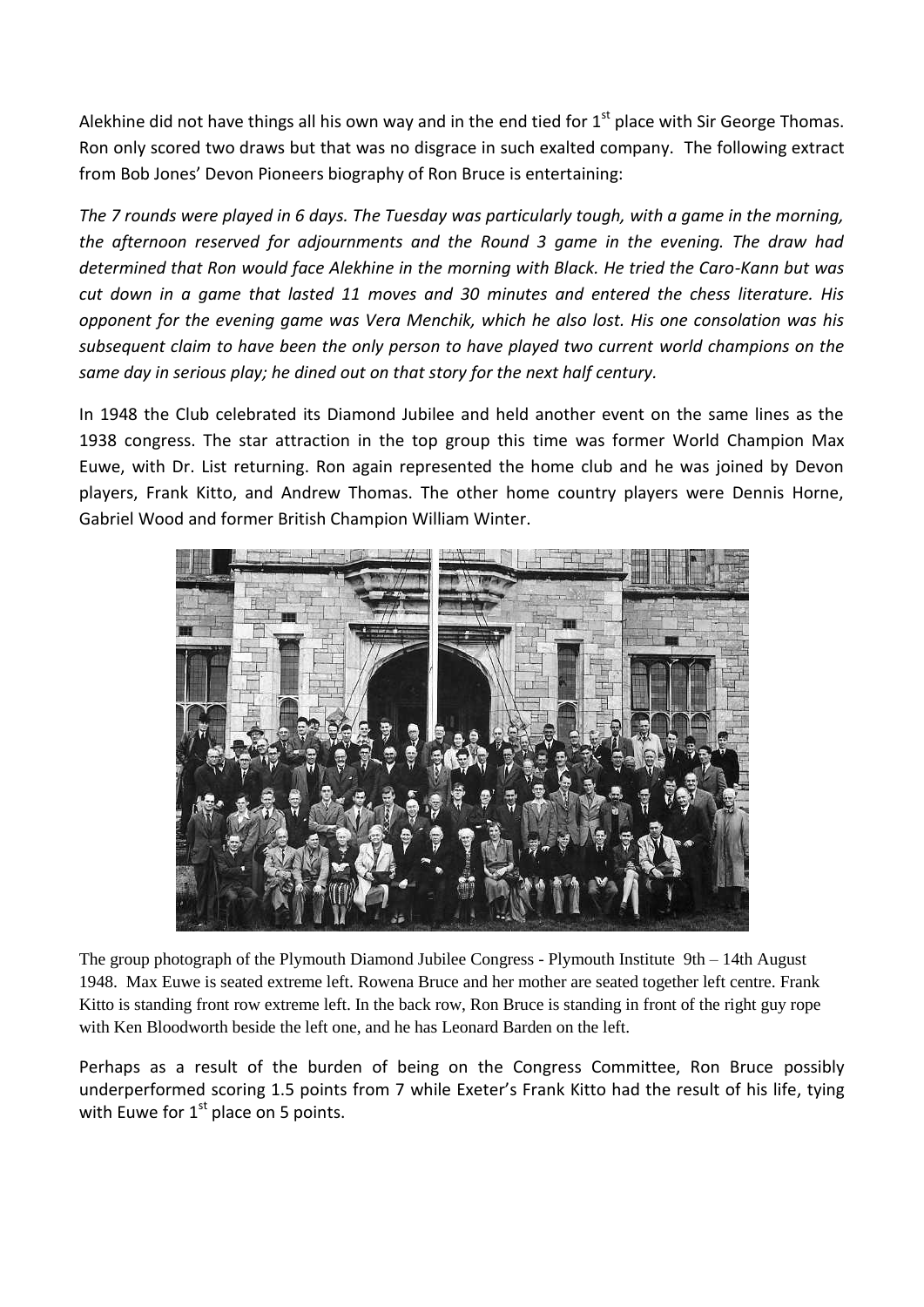### **British Championships**

It is a privilege for a chess club to be involved in the hosting of the British Chess Federation (BCF) Championships and the Plymouth Chess Club has enjoyed this privilege three times. I say privilege but it is a huge burden on the club officials who have a large role in ensuring a successful event. The first time it came to Plymouth, in 1957, it was seen as a major success with over 200 entries for the first time. The Club Secretary Ken Bloodworth was the leading spirit in the arrangements but a large number of the members were involved in carrying out tasks – it was clearly a great team effort by the club. The winner of the Championship was Dr Stefan Fazekas who at 59 is the oldest player ever to have won the title.

In 1989 the championships returned to Plymouth and like the 1957 event the record number of entries was again broken, this time with over 1,000 entries! Club officers and in particular Alan Crickmore and his wife Linda worked tirelessly to ensure the success of the event. The 1957 Championship had gone to the oldest player ever to have won the title and the 1989 event produced the youngest British Champion, a 17 year old lad from Cornwall called Michael Adams.

The Championships returned to Plymouth for a third time in 1992 and Alan Crickmore was once again recorded as having done the lion's share of the effort from the Plymouth club including organising a cricket match between the BCF and locals from the Tamar League. In keeping with Plymouth's tradition of breaking records, the 1992 title was won by Julian Hodgson with a record score of 10 points from 11 games which was unequalled until Michael Adams won the 2016 title with the same score.

# **Those who make things happen**

The history of chess is quite rightly dominated by great players playing brilliant chess. However behind the scenes are the organisers and administrators that ensure events are well organised and conducive to great chess playing. This applies at all levels of chess and this history demonstrates that from the time of the Winter-Woods through to the present, Plymouth Chess Club has been lucky to have had club officers of the highest calibre. Two recent examples who have ensured the reputation of the Club has continued to be held in high esteem across Devon and beyond are Ken Bloodworth and Tony Tatam.

Ken Bloodworth refined his chess skills playing with Polish seamen during his service in the Royal Navy and shortly after being demobbed in Plymouth after WW2, his new wife's home town, he joined the Chess Club in 1946 whilst beginning his career as a school teacher. Ken had spells as the Club President and as the Honorary Secretary but it was as a teacher and organiser of junior chess that Ken made his greatest contribution. The first event he organised was the Devon Junior Congress at Plymouth College in 1953. That year, there were 24 entrants with local schoolboy George Wheeler being among the top winners and perhaps the first of many great junior talents nurtured by Ken. George went on to be seven times Club champion and four times Devon Individual champion before retiring from active chess, he remains a club Honorary Vice President. By the mid-1950s Ken had become Devon's Junior Chess Secretary and held just about every position there is in junior chess, up to and including Chairman of the BCF Junior Committee.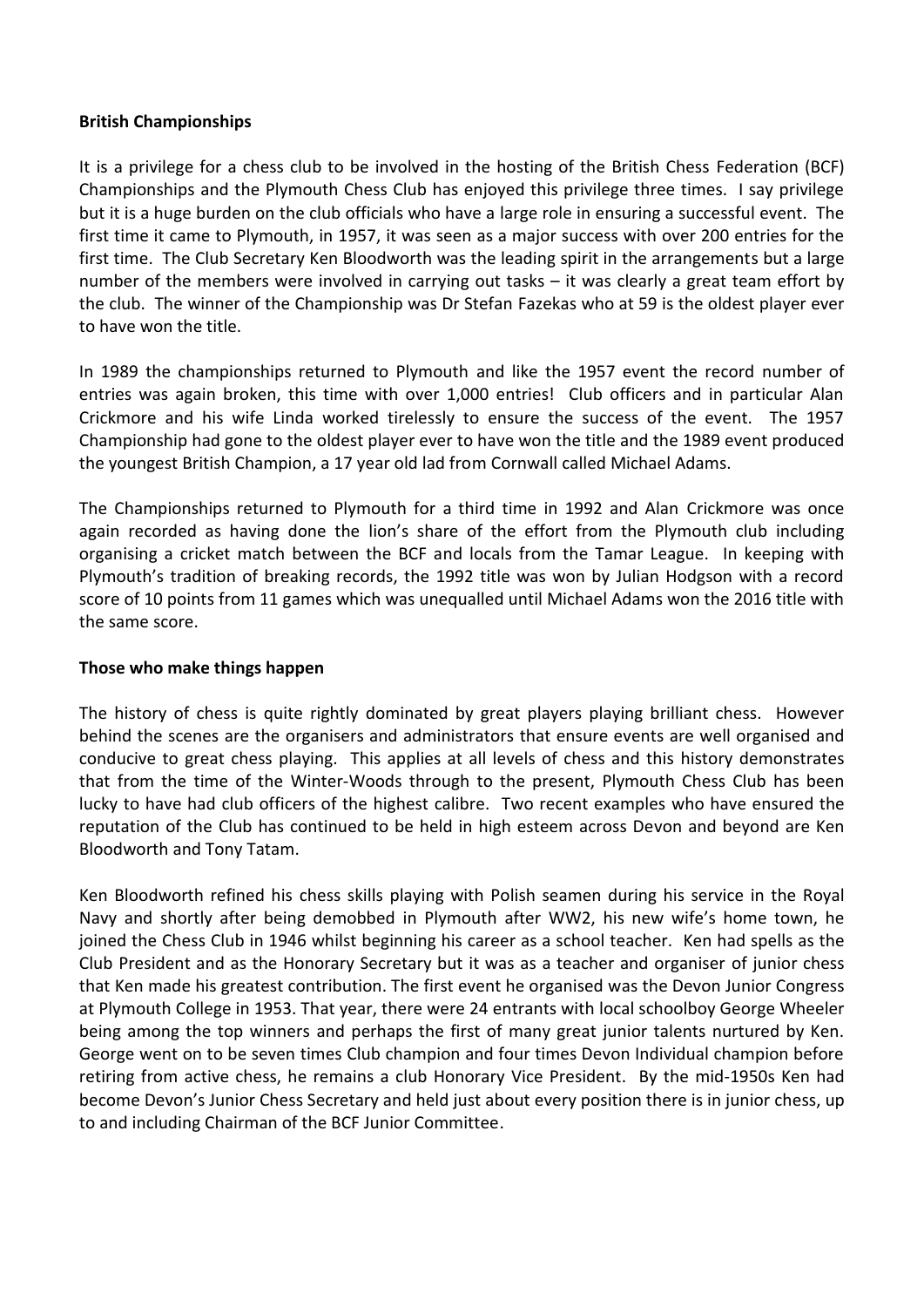One of his many roles in junior chess was secretary of the Glorney Cup competition, a position he held for 30 years from 1961. The Glorney Cup is an annual event for junior teams from the four home nations and at different times, France, Holland and Belgium. Ken must have been delighted when Plymouth hosted the combined Glorney and Faber (Girls) tournaments in 1976 and local schoolgirl Jane Anson not only captained the victorious team but won all her games as well.



Ken Bloodworth 1914 to 2011

Ken also made huge contributions to chess in many other ways including as the writer of a weekly chess column in the Western Morning News for 37 years and spells as President of the Devon County Chess Association and as WECU President. As for his chess playing, I can personally testify as one of his defeated opponents in his final season, his skills did not decline with age!

There can be little doubt that as computer games and other technologies have grown in popularity the number of chess enthusiasts has declined and many smaller chess clubs have closed. It is a testament to the organisation skills and professionalism of current Honorary Secretary Tony Tatam that the Plymouth Chess Club has not only kept going but continues to thrive and provide opportunities for players from beginners to county first team standard to play in a variety of internal and external leagues. Tony took over as Secretary in 1990/91 and he has seen the Club's successful move to its current home at the Plymouth Bridge Club in Mutley. In 2014 he organised the  $1<sup>st</sup>$ Plymouth Rapidplay tournament. It has quickly become a popular part of the Devon chess calendar and in 2016 welcomed its first Grandmaster participant, Keith Arkell.

Tony continues to have a key role in the life of the Chess Club but his work on behalf of chess is taking him further afield as his expertise grows. In 2007 Tony passed the ECF Arbiter exam and is now regularly arbiting at East Devon, WECU, Paignton, Torbay and Beacon Seniors Congresses and he has been arbiting at the British Chess Championships since 2013 and at the 4NCL since 2015. In January 2016 Tony passed the FIDE Arbiter exam and now has 3 of the 4 norms required to become a FIDE Arbiter. In addition, he has been an ECF Grader since 2014 and currently grades for four chess clubs, six congresses and two leagues. As Lucille Ball said 'If you want something done, ask a busy person to do it'.